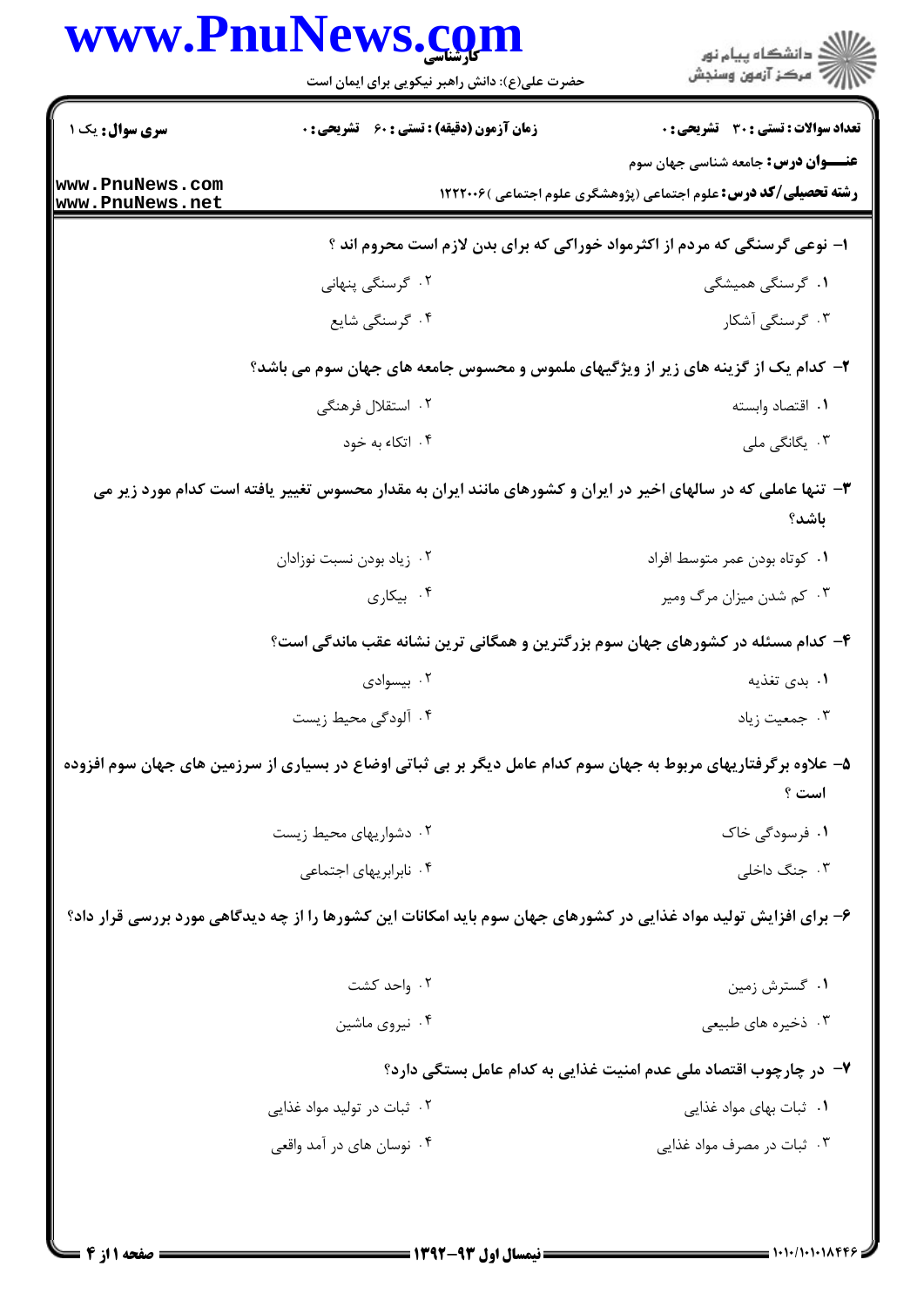| www.PnuNews.com                    | حضرت علی(ع): دانش راهبر نیکویی برای ایمان است                                                         |                                                        | ر<br>دانشڪاه پيام نور)<br>اڳ مرڪز آزمون وسنڊش                                                                        |
|------------------------------------|-------------------------------------------------------------------------------------------------------|--------------------------------------------------------|----------------------------------------------------------------------------------------------------------------------|
| <b>سری سوال : ۱ یک</b>             | <b>زمان آزمون (دقیقه) : تستی : 60 ٪ تشریحی : 0</b>                                                    |                                                        | تعداد سوالات : تستي : 30 ٪ تشريحي : 0                                                                                |
| www.PnuNews.com<br>www.PnuNews.net |                                                                                                       |                                                        | <b>عنـــوان درس:</b> جامعه شناسی جهان سوم<br><b>رشته تحصیلی/کد درس:</b> علوم اجتماعی (پژوهشگری علوم اجتماعی )۱۲۲۲۰۰۶ |
|                                    | ۸– سازمان بهداشت جهانی بهترین سنین باروری زنان را از دیدگاه تندرستی چه سالی سفارش کرده است؟           |                                                        |                                                                                                                      |
|                                    | ۰۲ ۱۸ تا ۲۵ سالگی                                                                                     |                                                        | ۰۱ ۲۰ تا ۳۵سالگی                                                                                                     |
|                                    | ۰۴ ۱۸ تا ۳۵ سالگی                                                                                     |                                                        | ۰۳ تا ۳۰ سالگی                                                                                                       |
|                                    |                                                                                                       |                                                        | ۹– شاخص امید زندگی با کدام شاخص های دیگر رابطه مستقیم دارد ؟                                                         |
| ۰۴ شاخص مرگ و میر                  | ۰۳ شاخص مصرف                                                                                          | ۰۲ شاخص بیکاری                                         | ٠١. شاخص بهداشت                                                                                                      |
|                                    | +ا– نخستین دشواری که کوچندگان هنگام مهاجرت به شهرها به وجود می آورند، چیست؟                           |                                                        |                                                                                                                      |
|                                    | ۰۲ شلوغی بازارها                                                                                      |                                                        | ٠١. بيكارى كارخانه داران                                                                                             |
|                                    | ۰۴ کمبود مسکن                                                                                         |                                                        | ۰۳ ازدیاد در اماکن عمومی                                                                                             |
|                                    | 11– لایه های مصرف کننده جامعه که به موجب قانون کار، اشتغال آنان ممنوع می باشد کدام ردهٔ سنی می باشد ؟ |                                                        |                                                                                                                      |
|                                    | ۰ . ۲ تا ۱۴سالگی                                                                                      |                                                        | ۱. ۷ تا ۱۴سالگی                                                                                                      |
|                                    | ۰ . تا ۱۸سالگان                                                                                       |                                                        | ۰۳ ه ۶۵ سال به بالا                                                                                                  |
|                                    | ۱۲- کدامیک از موارد زیر نمی تواند از علل افزایش جمعیت در کشورهای جهان سوم به شمار آید ؟               |                                                        |                                                                                                                      |
|                                    |                                                                                                       |                                                        | ٠١. جدى نگرفتن مسئله افزايش جمعيت                                                                                    |
|                                    |                                                                                                       |                                                        | ۰۲ نا آگاهی فرهنگ خانواده ها                                                                                         |
|                                    |                                                                                                       |                                                        | ۰۳ اساسی نبودن برنامه های مبارزه با افزایش جمعیت                                                                     |
|                                    |                                                                                                       | ۰۴ اتخاذ سیاست هماهنگ و یکسان در برخورد با مسئله جمعیت |                                                                                                                      |
|                                    |                                                                                                       |                                                        | 13- قلب توسعه و پیشرفت لقب جه کسانی می باشد؟                                                                         |
| ۰۴ کا <sub>ر</sub> گران            | ۰۳ زنان                                                                                               | ۰۲ سرمایه داران                                        | ۰۱ مردان                                                                                                             |
|                                    |                                                                                                       |                                                        | ۱۴- کدام یا از عوامل زیر به عنوان توسعه انسانی محسوب می شود؟                                                         |
| ۰۴ گسترش خدمات                     | ۰۳ پراکندگی جمعیت                                                                                     | ۰۲ کاهش باروری                                         | ۰۱ رشد تکنولوژی                                                                                                      |
|                                    |                                                                                                       |                                                        | ۱۵– کدامیک از مؤسسه های زیر جزء شش مؤسسه آموزشی در ایران نمی تواند باشد؟                                             |
|                                    | ۰۲ مکتب خانه ها                                                                                       |                                                        | ۰۱ کودکستان                                                                                                          |
|                                    | ۰۴ دانشگاه                                                                                            |                                                        | ۰۳ دبیرستان                                                                                                          |
|                                    |                                                                                                       |                                                        |                                                                                                                      |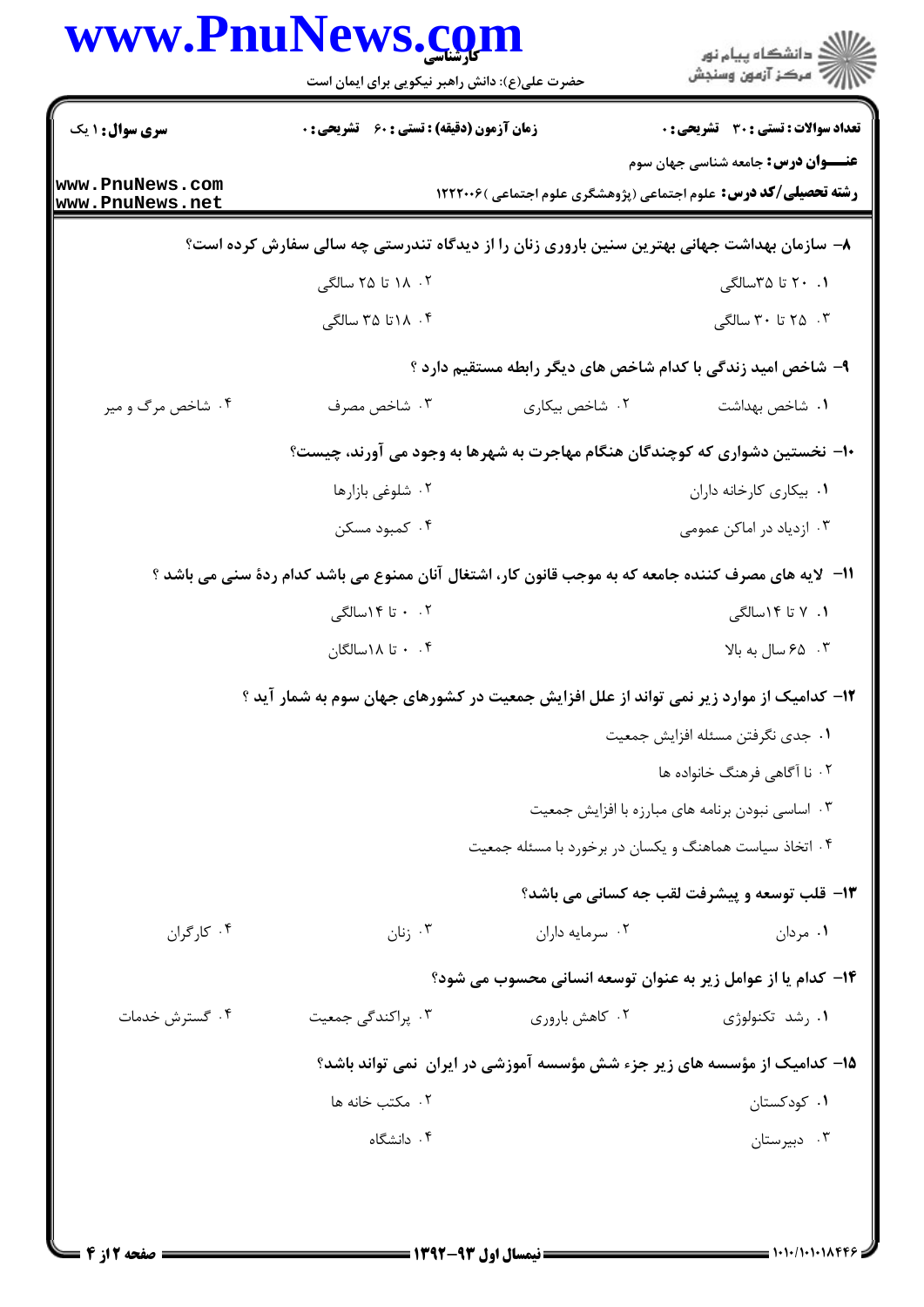|                                    | www.PnuNews.com                                                                                               |                                                                                   | ِ<br>∭ دانشڪاه پيام نور<br>∭ مرڪز آزمون وسنڊش |
|------------------------------------|---------------------------------------------------------------------------------------------------------------|-----------------------------------------------------------------------------------|-----------------------------------------------|
|                                    | حضرت علی(ع): دانش راهبر نیکویی برای ایمان است                                                                 |                                                                                   |                                               |
| سری سوال: ۱ یک                     | <b>زمان آزمون (دقیقه) : تستی : 60 ٪ تشریحی : 0</b>                                                            |                                                                                   | <b>تعداد سوالات : تستی : 30 ٪ تشریحی : 0</b>  |
| www.PnuNews.com<br>www.PnuNews.net |                                                                                                               | <b>رشته تحصیلی/کد درس:</b> علوم اجتماعی (پژوهشگری علوم اجتماعی )۱۲۲۲۰۰۶           | <b>عنـــوان درس:</b> جامعه شناسی جهان سوم     |
|                                    | ۱۶– بررسی های آماری حاکی از این است که میان نسبت بی سوادی در سطح ملی و روستانشینان بی سواد چه رابطه ای برقرار |                                                                                   | است؟                                          |
|                                    | ۰۲ رابطهٔ معکوس                                                                                               |                                                                                   | ٠١. رابطهٔ چند گانه                           |
|                                    | ۰۴ رابطهٔ کاذب                                                                                                |                                                                                   | ۰۳ رابطهٔ مستقیم                              |
|                                    | ۱۷–کدام یک از عوامل زیر باعث می شود تا کشورهای جهان سوم به سمت تامین اعتبارات مالی گوناگون خارجی حرکت کنند؟   |                                                                                   |                                               |
|                                    | ۰۲ آهنگ تند افزایش جمعیت                                                                                      |                                                                                   | ۰۱ موجودی منفی                                |
|                                    | ۴. پیشرفت نا چیز اقتصادی                                                                                      |                                                                                   | ۰۳ ضعف پس انداز ملي                           |
|                                    | ۱۸– علل تشدید اختلاف در آمد سرانه میان ملت ها از نظر کارشناسان و پژوهندگان چیست؟                              |                                                                                   |                                               |
|                                    | ٠٢ افزايش جمعيت جوان                                                                                          |                                                                                   | ۰۱ تسریع رشد جمعیت جهان سوم                   |
|                                    | ۰۴ رشد بیکاری وتورم                                                                                           |                                                                                   | ۰۳ کندی رشد کشورهای جهان سوم                  |
|                                    | ۱۹- بانک جهانی با تکیه بر کدام مورد زیر نقش عمده ای در مدیریت و کمک های چند سویه به عهده دارد؟                |                                                                                   |                                               |
|                                    | ٠٢ صندوق بين الملي پول                                                                                        |                                                                                   | ۰۱ بانک گسترش آفریقا                          |
|                                    | ۰۴ صندوق ويژه ملل متحد                                                                                        |                                                                                   | ۰۳ بانک آمریکایی گسترش                        |
|                                    |                                                                                                               | ۲۰- کاهش میزان مبادله متأثر از کدام گرایش بازرگانی جهانی می باشد؟                 |                                               |
|                                    | ۰۲ کاهش شتابان بهای کالاهای صنعتی                                                                             | ۰۱ افزایش شتابان بهای کالای صنعتی                                                 |                                               |
|                                    | ۰۴ افزایش بهای مواد خام                                                                                       |                                                                                   | ٠٣ افزايش شتابان كالاهاى غير صنعتى            |
|                                    |                                                                                                               | <b>۲۱</b> - کدام مورد نمی تواند از اثرات فشارهای تورمی بر جهان سوم باشد؟          |                                               |
|                                    | ۰۲ کاهش مداوم ارزش پولی محلی                                                                                  | ۰۱ ازدیاد و ارزش وامهای بیگانه                                                    |                                               |
|                                    | ۰۴ پایین آمدن قیمتها به ویژه بهای مواد مصرفی                                                                  |                                                                                   | ۰۳ ترقی دائمی بهای کالاهای صادراتی            |
|                                    | ۲۲- وابستگی در کشورهای جهان سوم در کدام یک از جنبه های زیر خطرناک تر از سایر جنبه ها می باشد؟                 |                                                                                   |                                               |
| ۰۴ وابستگی اقتصادی                 | ۰۳ وابستگی فنی                                                                                                | ۰۲ وابستگی سیاسی                                                                  | ۰۱ وابستگی علمی                               |
|                                    |                                                                                                               | <b>۲۳</b> - یکی از کارهای موثر و مثبت در مبازه با تنگدستی و ناداری چه اقدامی است؟ |                                               |
|                                    | ٠٢ موفقيت ناچيز از لحاظ رفاه  همگاني                                                                          |                                                                                   | ۰۱ تعادل بودجه دولت                           |
|                                    | ۰۴ جذب سرمایه های بزرگ از کشورهای دیگر                                                                        |                                                                                   | ۰۳ تنظیم جمعیت                                |
|                                    |                                                                                                               |                                                                                   |                                               |